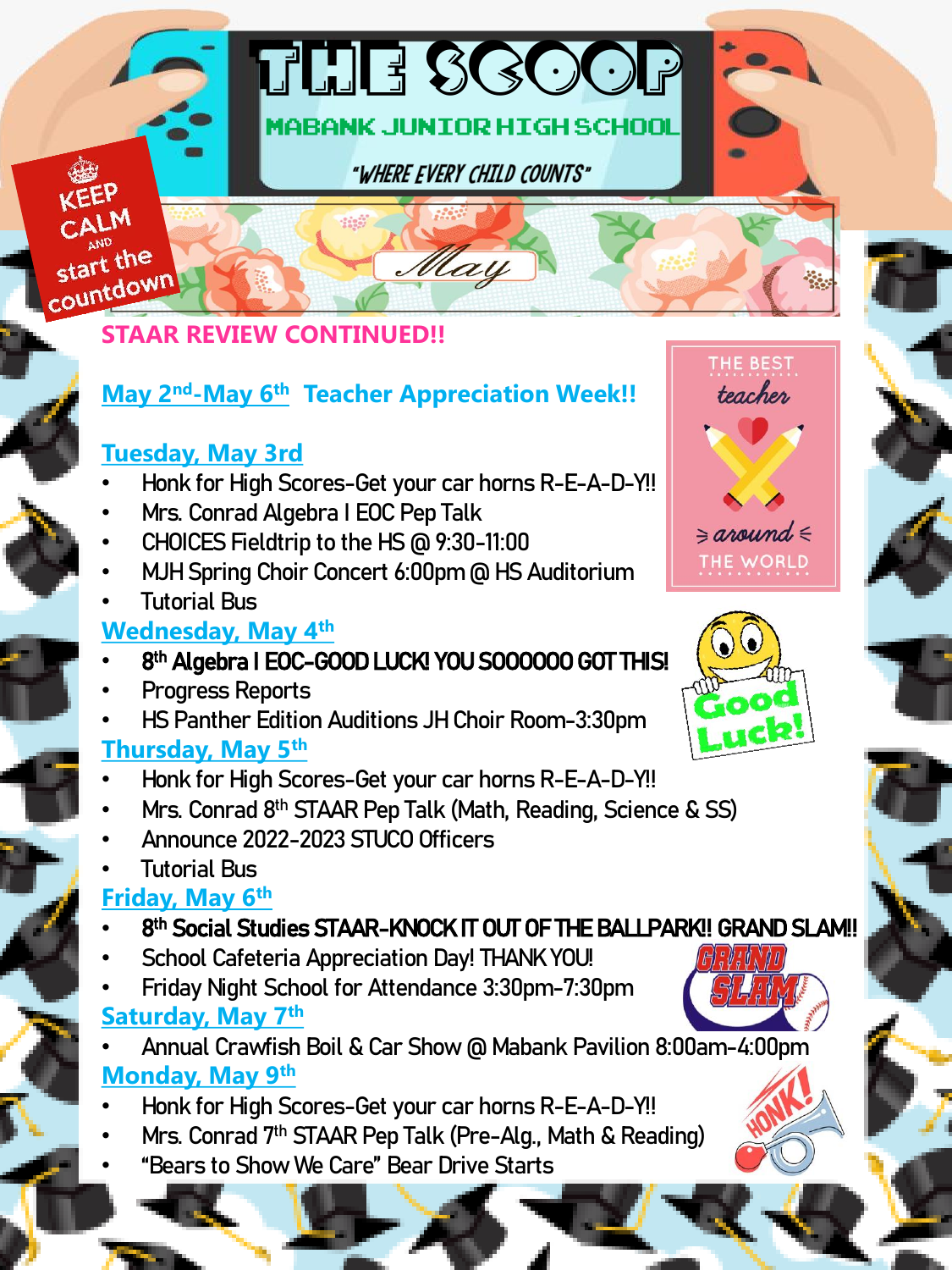#### **Tuesday, May 10th**

### • 7<sup>th</sup> Math STAAR-NACHO AVERAGE SCORES!!! LET'S DO THIS!!!

• HS Musical Auditions for Current 8th Graders for Next Year: HS @ 4-6pm

May

• Tutorial Bus

#### **Wednesday, May 11th**

- 7<sup>th</sup> Pre-Alg. & 8<sup>th</sup> Math STAAR-YOU HAVE A PIZZA OF OUR HEARTS! GOOD LUCK<mark>!</mark>
- School Nurse Appreciation Day! THANK YOU, Nurse Simon and Nurse Odom!

#### **Thursday, May 12th**

- 8<sup>th</sup> Science STAAR-BLAST THAT TEST!! YOU GOT THIS!
- Life Skills Grocery Store Fieldtrip and Cooking Day
- HS Musical Auditions for Current 8th Graders for Next Year: HS @ 4-6pm
- Jr. Police Explorer Meeting & End of Year Party at 3:45 @ HS
- Tutorial Bus-LAST ONE FOR THIS SCHOOL YEAR!

### **Friday, May 13th**

- End of Year Choir Pizza Party
- Friday Night School for Attendance 3:30pm-7:30pm LAST ONE FOR THE YEAR!
- Cheer End of Year Family Outing-Film Alley @ 6:00pm
- Fish Fry & Archery Awards Ceremony @ Mabank Pavilion 5:00pm-8:00pm **Saturday, May 14th**
- Mabank FFA Annual BBQ & Auction @ Mabank Pavilion @ 5:00pm
- Advanced Theatre Arts Spring Showcase @ HS Auditorium-7:00pm

### **Monday, May 16th**

- Honk for High Scores-Get your car horns R-E-A-D-Y!!
- Cheer T-shirt Fundraiser Pick-up: Brown's Room (125) @ 4:00pm **Tuesday, May 17th**
- 7<sup>th</sup> Reading STAAR-MAY THE SCORES BE IN YOUR FAVOR!!! YOU WILL SUCCEED!
- RSVP Jump Into Summer Movie Night-Ms. Welch
- Book Talk Tuesday-Ms. Welch
- MJH Spring Band Concert 6:00pm @ HS

#### **Wednesday, May 18th**

- 8<sup>th</sup> Reading STAAR-ROCK THAT TEST!! GOOD LUCK!! #YOUROCK
- Winning Wednesday-Welch

#### **Thursday, May 19th**

- 7<sup>th</sup> Grade Chromebooks Turned In During ELAR Class (please bring school issued Chromebook AND charger to be turned in! THANK YOU!)
- Jump Into Summer Movie Night-Ms. Welch 3:30pm-5:30pm











LUCK!

 $GOOQ$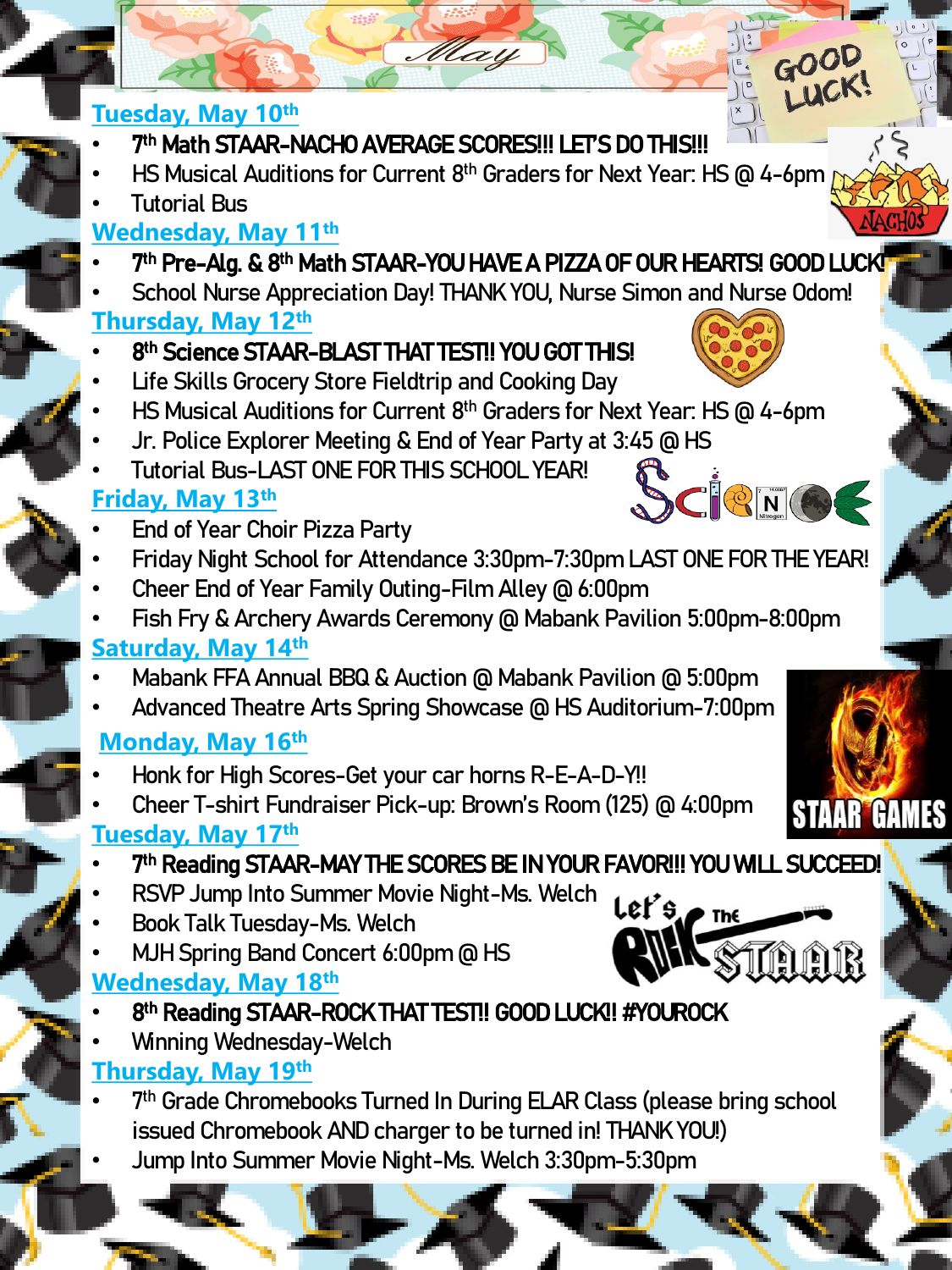#### **Friday, May 20th**

- **MHS Senior Assembly**
- 8<sup>th</sup> Grade Chromebooks Turned In During ELAR Class (please bring school issued Chromebook AND charger to be turned in! THANK YOU!)

May

- 7<sup>th</sup> ELAR STAAR Blitz Pizza Party! Way to go!
- ALL LIBRARY BOOKS ARE DUE!
- Yearbook Distribution During Lunches
- "Bears to Show We Care" Bear Drive Ends
- 8<sup>th</sup> Grade Completion Ceremony @ HS Main Gym-6:30pm

## **Saturday, May 21st**

- "Light the Night" HS DECA/Beta 5K Run-Registration @ 7:00am Race @ 8:00am **Monday, May 23rd**
- Senior Walk @ the JH-9:20am
- April/May Kids of Character Luncheon
- School Board Meeting @ 7:30pm

### **Tuesday, May 24th**

- MHS Graduation CONGRATS Class of 2022!!!!!
- 7<sup>th</sup> Grade End of Year Awards Assembly @ MJH Main Gym-9:00am
- There's Sno-Business Like The Last Week of School! Snow Cones for \$1.00
- Purses of Joy Drive 6<sup>th</sup> Period Winner Pizza Party
- Book Talk Tuesday-Ms. Welch

### **Wednesday, May 25th**

- LAST DAY TO TURN IN SCHOOL ISSUED CHROMEBOOKS AND CHARGERS
- Yearbook Signing Party: 2:30-3:30 (for those that purchased a yearbook)

### **Thursday, May 26th**

- End of Year MJH Incentive Fieldtrips
	- 7 th Grade: Film Alley in Terrell
	- 8<sup>th</sup> Grade: Lakeview Camp & Retreat Center in Waxahachie

## **Friday, May 27th**

- Last Day of School-Early Release @ 1:00pm
- End of the 4<sup>th</sup> Nine Weeks
- GLOW OUT WITH A BANG! End of Year Dance Glow Party: 1:00pm-3:00pm